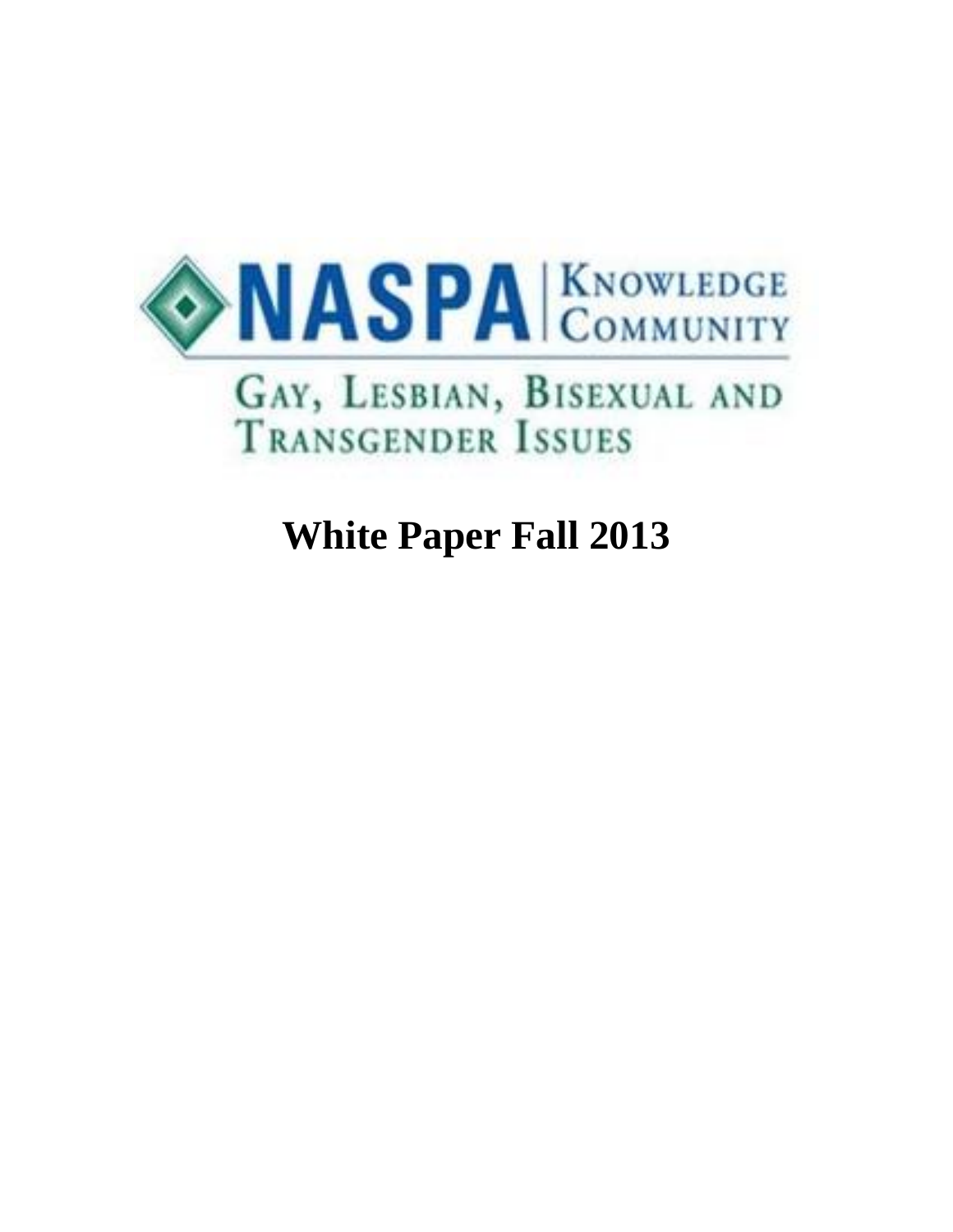

The Gay, Lesbian, Bisexual and Transgender (GLBT) Issues Knowledge Community (KC) of NASPA (www.naspa.org/kc/glbt) provides avenues for both social and professional involvement. Knowledge Community activities allow for personal and professional growth, increased awareness and acceptance of gay, lesbian, bisexual and transgender professionals and students, and promote understanding of gay, lesbian, bisexual, and transgender professional and student needs.

The KC produces white papers, which are compilations of current and cutting-edge research summaries and briefs. The goal of the white paper is to share knowledge and information about issues related to the status of the GLBT community in higher education that will prompt discussion, further research and showcase scholarship being conducted by students and professionals in the field. Higher education and student affairs professionals can consider these recent findings/results when tailoring programmatic and pedagogical efforts on their campus. All scholars, researchers and professionals are welcome to submit summaries or briefs about their scholarship to the whitepaper; membership in NASPA is not a prerequisite. For more information about the submission guidelines, contact the KC leadership at glbtkc@gmail.com

## **CONTENTS**

| How Gay Men Become Socialized Into Gay Discourses                                        |  |
|------------------------------------------------------------------------------------------|--|
| Myths and Barriers: An Introduction to Intimate Partner Violence in LGBTQIA* Communities |  |
| Authentic Leadership: An Engaged Discussion on LGBTQ Work as Culturally Relevant         |  |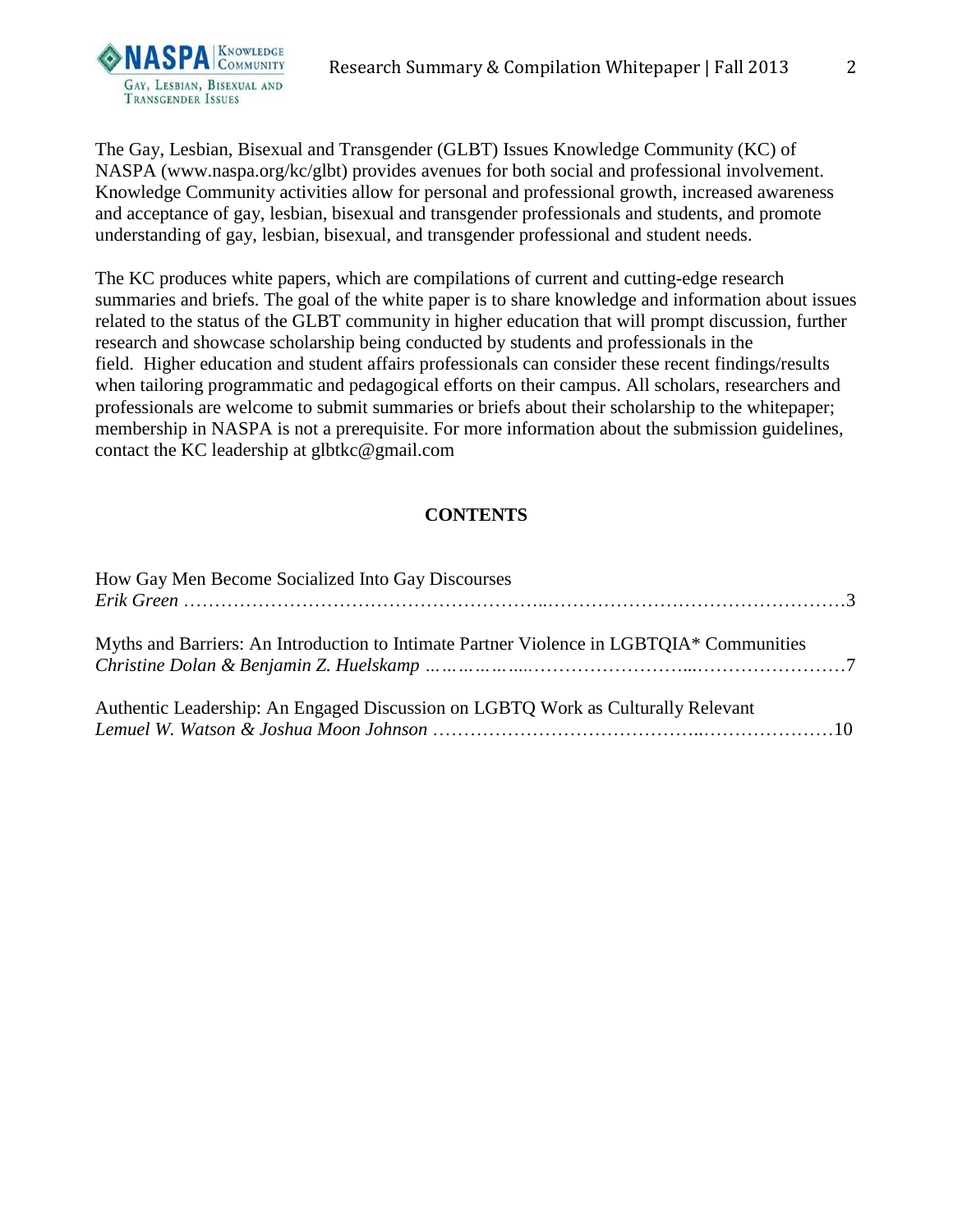

## **How Gay Men Become Socialized Into Gay Discourses**

Erik Green | Ph.D. Student, Department of Education | University of California – Santa Cruz | erikgreen428@gmail.com

## **Introduction and Research Questions**

Language and literacy have been studied from a variety of angles and theoretical perspectives. Two important theories in the understanding of language and literacy come from James Gee and Deborah Brandt. Gee has created a model of "big D Discourse" which integrates ways "of behaving, interacting, valuing, thinking, believing, speaking, and often reading and writing" (Gee, 1996, p. viii) into a single idea of performative identity. Brandt (1998) has proposed a model of literacy sponsorship which explores the way literacy (and secondary Discourse) is taught, transferred, and sponsored.

Both of these theories, however, can become problematic when considering the issue of Queer Discourse and Gay Languages. The concept of Gay Languages, as will be demonstrated to a greater degree within the paper, has been established in the field of Linguistics through a number of research projects and publications. I will make the claim that this research has established Gay Languages as specific Queer Discourses under the theoretical model of Gee. Little research, however, has been done regarding how Queer Discourses are developed and shared among a community, and why people take on this secondary Discourse. I therefore make a second claim that Queer Discourse provides something to Queer communities that other Discourses do not, setting up an experience where sponsorship, under the theoretical model of Brandt, can occur.

This project will connect to the overarching question of how and why Queer Discourses are shared amid and between generations. Specifically, this study will be exploratory research into:

- how gay men in the United States describe the "gay community";
- how these men utilize Gay Discourses within their interactions in the gay community;
- how these men become socialized into Gay Discourse.

My focus on gay men is not to be interpreted as lessening the need for research on other identities, such as lesbians, transgender communities, bisexuals, or international queer communities. However, as a nascent researcher and graduate student, it is important to focus and limit the breadth of my research, and as a gay man I have access to that community and the ability to navigate my way to and garner trust from potential participants. It is also important to acknowledge that research on the queer community often "whitewashes" everyone where either whiteness is the unspoken norm, or the identities and experiences of non-white queer people are silenced or ignored. My goal is to include perspectives from a diverse sample population to see if experiences differ across racial identities, acknowledging that much of the research already published may be operating from this white-normative, or hegemonic, viewpoint.

## **Methodology**

In order to gather data trying to address these questions, interviews were conducted with a small but diverse group of gay men. Despite coming from a variety of backgrounds, these men held a common bond of being participants in a local Bay Area choral group. This exploratory research, therefore, represents the elements of a particular Gay Discourse(s) used by this particular gay community.

The Interview Guide, along with gathering basic demographic data, included the following general questions:

• Where and when did you come out?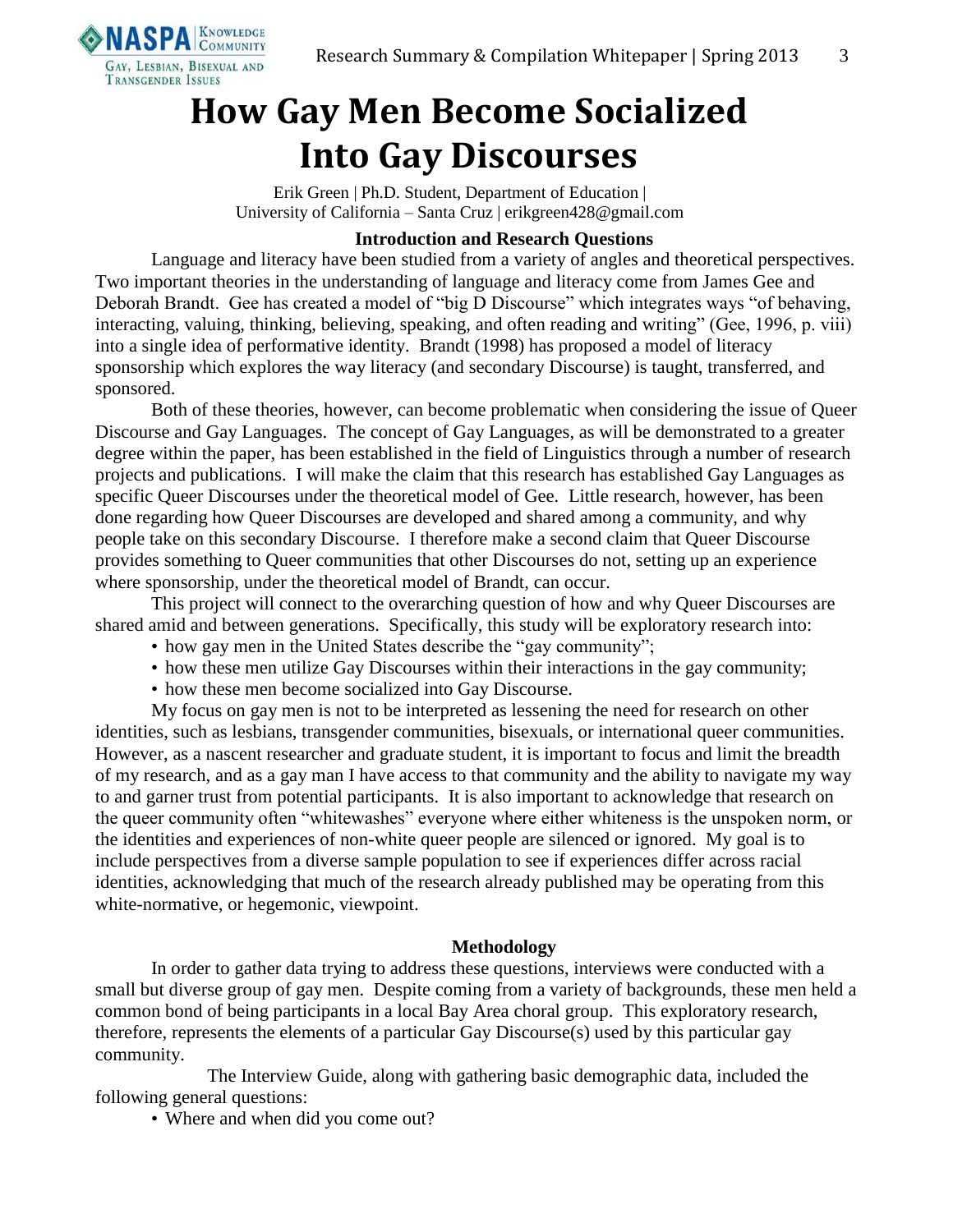• Describe to me what comes to mind when you think about the "gay community".

- Recall your experiences with the "gay community" think especially of the people that were involved. Tell me a story about when you felt a part of the community?
- Tell me a story about when you felt excluded from the community?
- Some researchers have suggested that gay men have their own unique way of communication. Describe to me how you communicate when within the "gay community".
- How is that different from the ways you communicated outside the "gay community"?
- Why do you think you communicate in that way?
- How do you think you learned to speak or act that way?

Participants were solicited through a variety of social networks I have access to and were interviewed on a self-selecting, voluntary basis. Again, participants were solicited specifically through a common bond of a local Bay Area chorale group, and some represented only one of a variety of possible gay communities. Of the 15 responses to interview requests, 4 individuals were selected and interviewed due to their cross-section of representation across a variety of races and age groups. Further demographic information revealed that although, ideally, there would have been a diversity of socio-economic statues and education level, all the participants ended up being generally middle class and college educated. The solicited group consisted of one participant under 30, one participant in their 30s, one participant in their 40s, and one participant in their 50s, and half of the participants were people of color. Interviews were conducted during March and April of 2012 in the Santa Cruz, San Jose, and San Francisco area. Interviews were tape recorded for transcription purposes, and lasted about an hour each.

## **Conclusion and Implications**

As exploratory research, it's difficult to making wide-sweeping conclusions. However, a few tentative conclusions and implications can still be drawn. Themes of sponsorship – often referred to by the participant as "mentorship" relationships – did emerge from the data, although not in the way that I was expecting. Rather than being inter-generational, connections were instead made with individuals perceived as being more experienced or "out" for longer than the participants. Multiple mentorship relationships could also be established throughout a lifetime for a variety of reasons and via different means. All the relationships, however, did have some sort of pathway which led the participant to actively seek out a situation where the sponsorship bond could develop. These pathway stories all seemed to occur post-"Coming Out", complicating Plummer's (1995) construction of the Coming Out narrative by elaborating on how individuals move from resolving their "moment of tension or problems" (p. 83) – the first experience of "Coming Out" – to interaction with other queer people and developing a sense of self identity. Finally, the importance of shared experiences were highlighted as a key feature of the participants' Gay Discourse. Often highlighted by media and ideas of "gay culture", sharing experiences with other gay men gave them both a Discourse and a sense of community, which often reciprocally led back to feeling more empowered to socialize and create new shared experiences and discourse opportunities. Much like how Gee (1989) states that "we acquire [secondary Discourses] fluently to the extent that we are given access to [non-home-based social] institutions and are allowed apprenticeships within them" (p. 527), these men were given apprenticeships (through their mentors or sponsors) into the community and were allowed to experience, as Peter puts it, "this whole secret world" (4/14/12). Just as Brandt (1998) theorizes, while sponsors "lend their resources or credibility to the sponsored [they] also stand to gain benefits from their success" (p. 557). By having a mentor able to "show them gay culture" (as Jeffrey puts it) or "teach them things" (as Peter puts it), these people lent their credibility within the community and the resources of their gay experiences to the sponsee, but also stood to benefit themselves by creating friendships, continuing the community, and eliciting pleasure and humor. Many of the stories of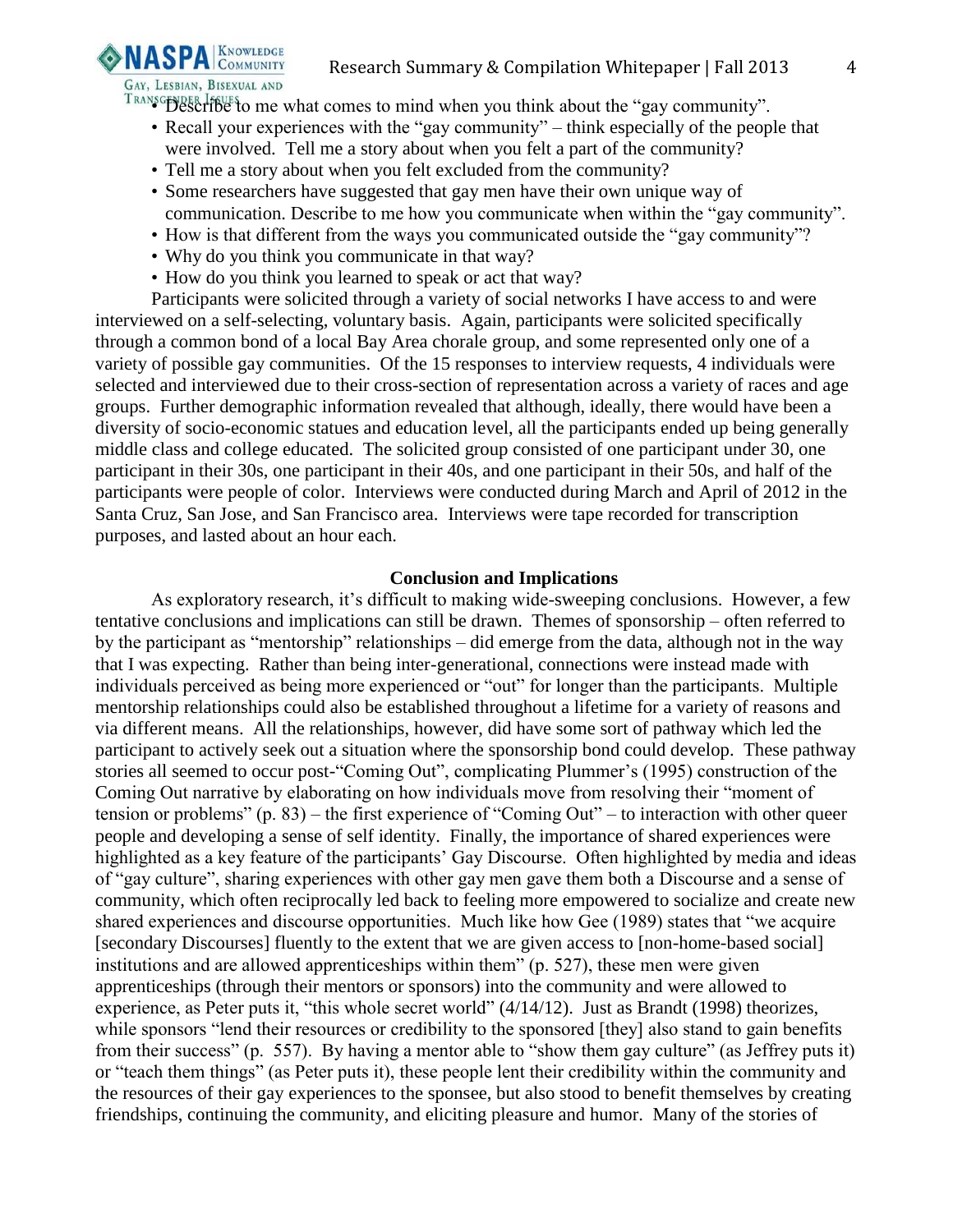

mentorship highlighted themes of responsibility – mentors who felt protective of their charges and who wanted to draw them into the community.

The themes regarding mentorship and shared experience imply that spaces should be made available for social gatherings outside of the Coming Out experience, in order for men who are already out but not yet part of the "gay community" to become integrated. Just as Plummer (1995) suggests that "'coming out' now becomes the central narrative of positive gay experience" (p. 84), many LGBT organizations may focus on coming out as the pinnacle of a young gay man's life. However, my research suggests that there's a key element between Coming Out and community development, since each of my participants indexed a non-Coming Out situation as their first experience with community. Without these spaces for community building and to develop their own Gay Discourse, these men may not have the same positive, affirming view of "gay community" they currently possess. It's also important to be reminded that while issues of mentorship did appear within the interviews, they were not generationally situated, per se, but had much more to do with the perception of "outness" and time spent within the community. Creating situations where both newly out and "experienced" gay men can gather together was instrumental for my participants to become a part of the community and learn the Discourse.

#### **References**

- Barrett, R. (2002). Is queer theory important for sociolinguistic theory? In K. Campbell-Kibler, R. Podesva, S. Roberts, & A. Wong (Eds.), *Language and Sexuality: Contesting Meaning in Theory and Practice* (pp. 25-43). Stanford, CA: Center for the Study of Language and Information.
- Barrett, R. (1997). The "homo-genius" speech community. In A. Livia & K. Hall (Eds.), *Queerly Phrased: Language, Gender, and Sexuality* (pp. 181-201). New York: Oxford University Press.
- Blackburn, M.V. (2005). Agency in borderland discourses: Examining language use in a community center with black queer youth. *Teacher's College Record*, *107*(1), 89-113.
- Brandt, D. (1998). Sponsors of literacy. In E. Cushman, E. Kintgen, B. Kroll & M. Rose (Eds.), *Literacy: A Critical Sourcebook* (pp. 555-571). Boston: Bedford/St. Martins.
- *Cuffs: Hanky codes*. (2006, December 6). Retrieved from http://www.stuorg.iastate.edu/cuffs/hanky.html
- Gee, J. P. (1989). Literacy, discourse, and linguistics: Introduction and what is literacy? In E. Cushman, E. Kintgen, B. Kroll & M. Rose (Eds.), *Literacy: A Critical Sourcebook* (pp. 525- 544). Boston: Bedford/St. Martins.
- Gee, J.P. (1996). *Social linguistics and literacies*. Bristol, PA: Taylor & Francis.
- Leap, W. L. (1996). *Word's out: Gay men's English*. Minneapolis: University of Minnesota Press.
- Liang, A. C. (1997). The creation of coherence in coming-out stories. In A. Livia & K. Hall (Eds.), *Queerly Phrased: Language, Gender, and Sexuality* (pp. 287-309). New York: Oxford University Press.
- Livia, A. (2002). Camionneuses s'abstenir: Lesbian community creation through the personals. In K. Campbell-Kibler, R. Podesva, S. Roberts & A. Wong (Eds.), *Language and Sexuality: Contesting Meaning in Theory and Practice* (pp. 191-206). Stanford, CA: Center for the Study of Language and Information.
- Lucas, I. (1997). The color of his eyes: Polari and the sisters of perpetual indulgence. In A. Livia  $\&$ K. Hall (Eds.), *Queerly Phrased: Language, Gender, and Sexuality* (pp. 233-256). New York: Oxford University Press.
- McElhinny, B. (2002). Language, sexuality, and political economy. In K. Campbell-Kibler, R. Podesva, S. Roberts & A. Wong (Eds.), *Language and Sexuality: Contesting Meaning in*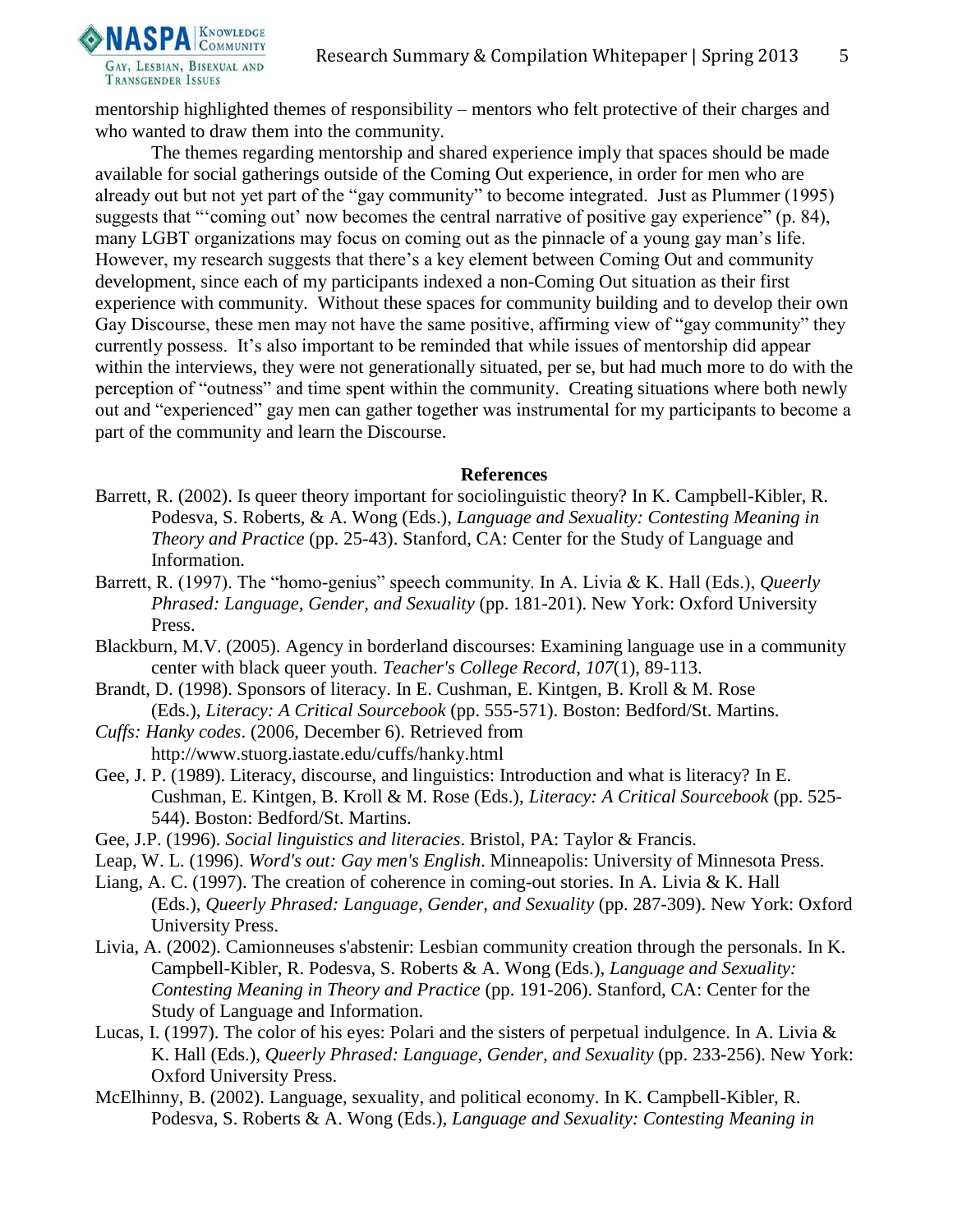

*Theory and Practice* (pp. 111-134). Stanford, CA: Center for the Study of Language and Information. Moonwomon-Baird, B. (1997). Towards the study of lesbian speech. In A. Livia & K. Hall (Eds.),*Queerly Phrased: Language, Gender, an Sexuality*(pp. 202-213). New York: Oxford

University Press.

Patton, M. Q. (1994). *How to use qualitative methods in evaluation* (Vol. 4). Sage. Retrieved June 10, 2011. Sage.

- Plummer, K. (1995). The modernisation of gay and lesbian stories. In *Telling Sexual Stories: Power, Change, and Social Worlds* (pp. 81-96). New York: Routledge.
- Podesva, R. J., Roberts, S. J., & Campbell-Kibler, K. (2002). Resources and indexing meanings in the production of gay styles. In K. Campbell-Kibler, R. Podesva, S. Roberts & A. Wong (Eds.), *Language and Sexuality: Contesting Meaning in Theory and Practice* (pp. 175-190). Stanford, CA: Center for the Study of Language and Information.

Sedwick, E. K. (1991). How to Bring Your Kids up Gay. *Social Text, 29*, 18-27.

- Wengraf, T. (2001). *Qualitative Research Interviewing: Biographic Narrative and Semi-Structured Methods*. Sage.
- Wong, A., Roberts, S. J., & Campbell-Kibler, K. (2002). Speaking of sex. In K. Campbell-Kibler, R. Podesva, S. Roberts & A. Wong (Eds.), *Language and Sexuality: Contesting Meaning in Theory and Practice* (pp. 1-22). Stanford, CA: Center for the Study of Language and Information.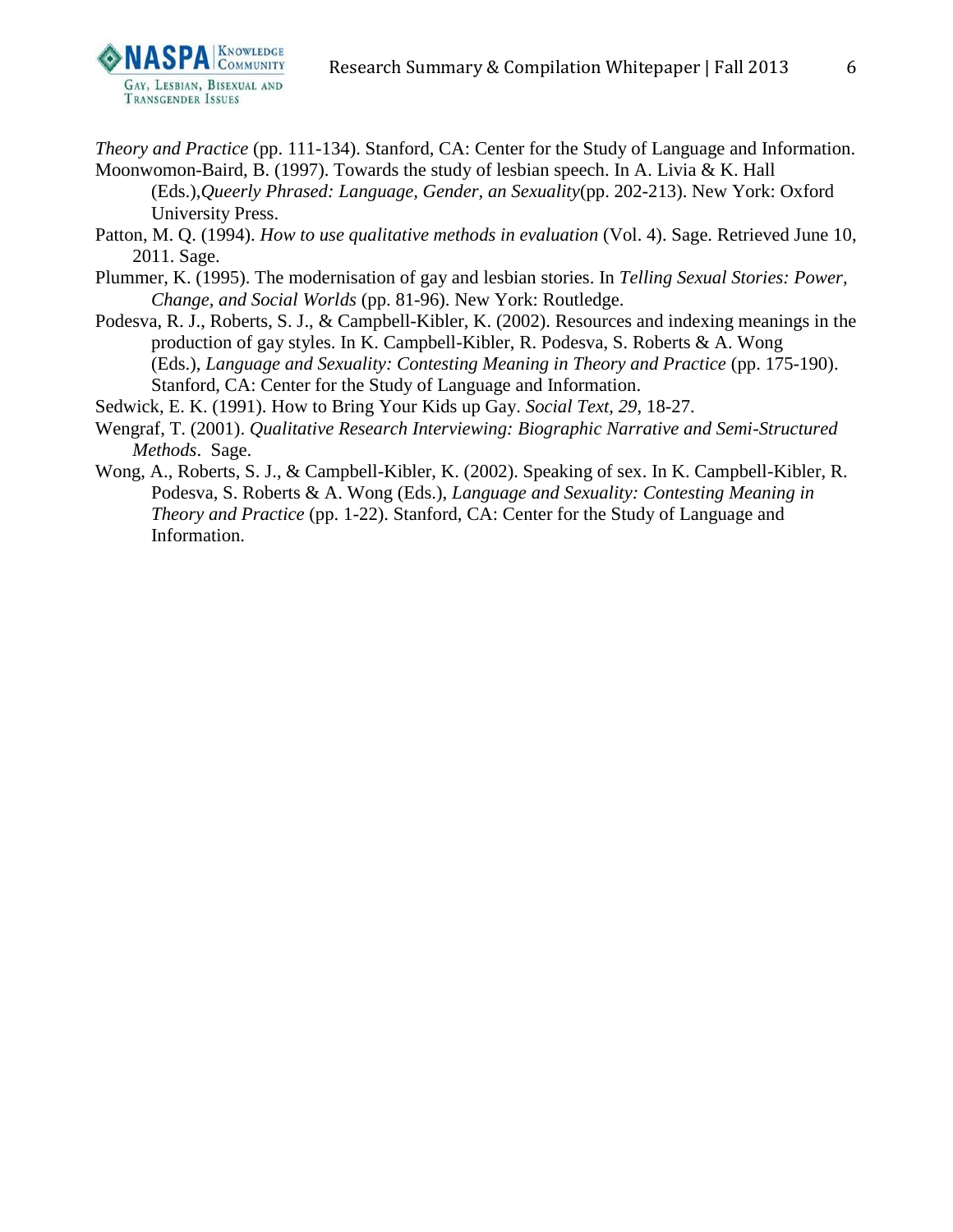

## **Myths and Barriers:** An Introduction to Intimate Partner Violence in LGBTQIA\* Communities

Christine Dolan | Coordinator of LGBT Student Involvement & Leadership | Washington University in St. Louis | christine.dolan@wustl.edu Benjamin Z. Huelskamp | Community Director | University of North Carolina, Chapel Hill | bhuelskamp@unc.edu

Intimate partner violence (IPV) is a prevalent and real issue for college students in the United States. Often, and for many reasons, IPV is discussed through the context of gender binaries and a heteronormative lens. Many studies have shown that women experience sexual assault and IPV at higher rates than men; other studies show that perpetrators are predominantly men (Halpern et. al., 2001). However, these studies often overlook or ignore lesbian, gay, bisexual\*, trans\*, queer, intersex, and asexual (LGBTQIA\*) communities. Further, the studies and analyses that focus on LGBTQIA\* IPV typically center on one identity and do not represent the full spectrum and depth of these experiences (Anderson, 2005; Burke & Follingstad, 1999; Halpern et. al., 2004). This omission creates misconceptions and perpetuates myths that IPV does not exist or is not an issue for people who identify with the LGBTQIA\* community (Burke & Follingstad, 1999).

#### **Myths**

A series of internal or external myths block access to many resources for LGBTQIA\* survivors of intimate partner violence (Burke  $&$  Follingstad, 1999). It is indeed the case that in any one instance or experience of intimate partner violence, many of these myths may not apply or that other myths which we will not discuss do, in fact, apply. Therefore, this brief treatment of myths and their eventual conclusions should not be seen as exhaustive, all inclusive, or applying to every LGBTQIA\* person.

The larger myth is rooted in the assumption that the LGBTQIA\* community is somehow inherently different than the heterosexual and cissexual community. According to the myth that difference is manifested in a greater amount of relational tranquility and significantly lower amount of violence within relationships. Perhaps this myth extends most strongly from the idea that in a same-gender relationship disagreements would arise less often, after all men get along with men and women get along with women.

Many gendered myths and assumptions impact LGBTQIA\* survivors of IPV (Burke & Follingstad, 1999). In U.S. society, men are seen to be aggressive, while women are seen to be passive. Therefore, when IPV occurs in gay male relationships it is dismissed as fighting, which is assumed to be an inherently masculine trait. One study of IPV among gay men found that nearly 39.2% reported some form of IPV in a five-year span (Greenwood et al., 2002). Survivors of IPV who identify as men suffer a double dismissal, as the man who "loses" a fight is seen to be weak and therefore his abuser is held to a higher regard, expressing his virility by attacking his partner.

On the other hand, being seen largely as passive, the myth continues that women cannot be aggressors or can only be the aggressor when provoked. Ergo, their partner must have in some way been at fault because a woman would never be violent towards her partner, otherwise. Based on these myths, the attacker is seen to be bigger, stronger, butch, or more masculine than the smaller, weaker, femme, or feminine survivor (Anderson, 2005). However, such distinctions in people and their conformity to gender and IPV stereotypes are especially fluid within the LGBTQIA\* community. This creates perhaps the greatest barrier to accessing resources for people experiencing IPV because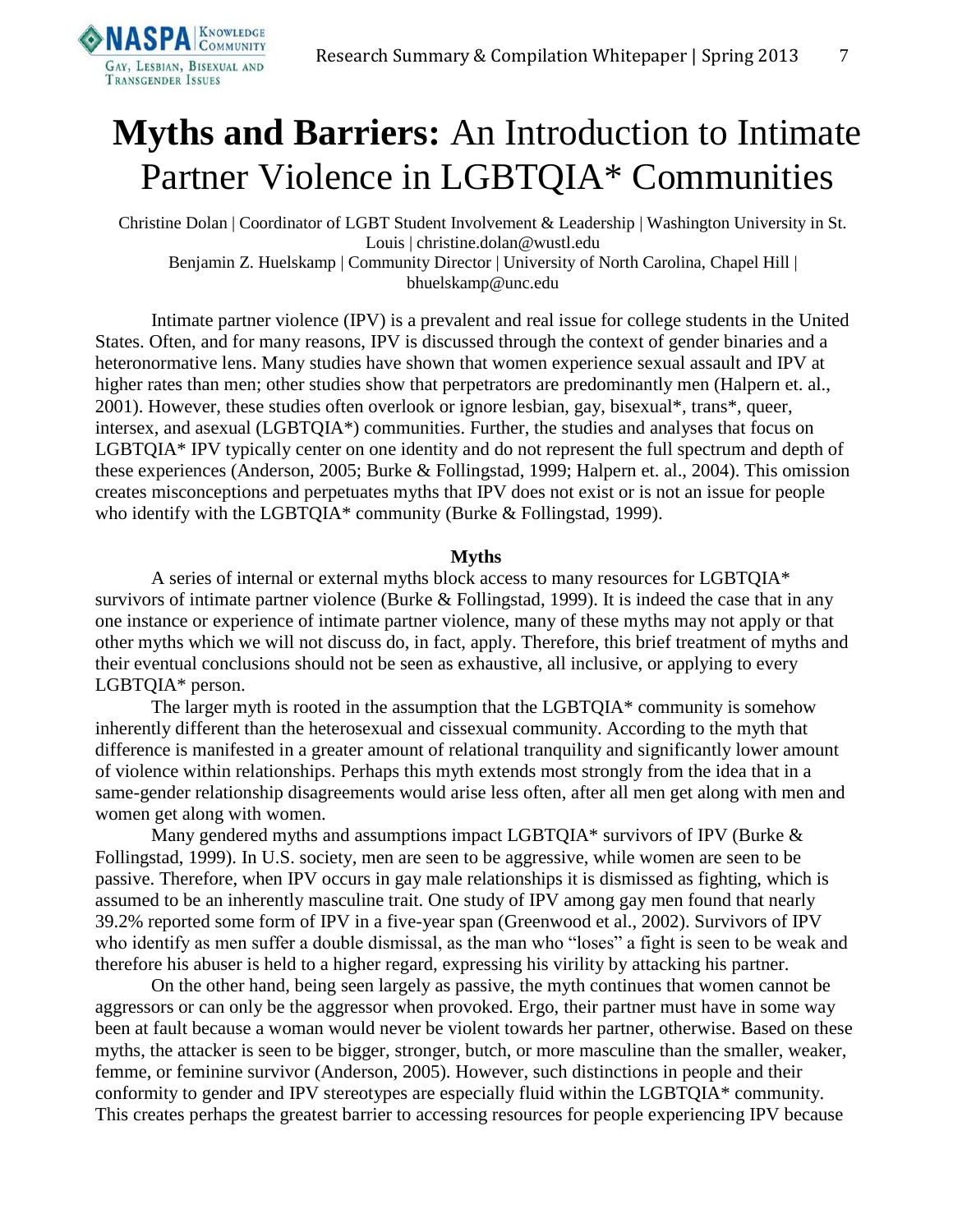

it puts the truth of their individual experiences in direct conflict with the assumed norms that others have regarding what IPV looks like, who can be a perpetrator, and who can be a survivor.

Each of these myths, no matter how they are applied to a person or situation, form a strong foundation upon which insurmountable barriers are built. What is not a myth is the person's truth and lived experience, which are the only things that matter in a situation of IPV.

#### **Barriers**

The aforementioned myths, along with systemic oppression, create many barriers, blocking survivors' access to resources and support services. Often, survivors worry they are betraying the LGBTQIA\* community through contradicting the assumption of a safe family structure, free of violence. Additionally, LGBTQIA\* communities are typically small, which isolates survivors, who may share friend circles with their abuser. Guilt and self-blame lead survivors to questioning their identities and self-doubt about the abuse.

The threat of being outed to friends, family, coworkers, and other members of the survivors community can be overwhelming and lead to an even more unsafe environment (Freedner et. al., 2002). A batterer may engage in heterosexist manipulation, threatening to out a survivor's sexual orientation or gender identity to friends, family, coworkers, or a landlord (Ard & Makadon, 2011). In addition to this, existing services may require individuals to expose their sexual orientation identities against their will.

The fear of not being believed by police, friends, and families runs deep in LGBTQIA\* communities, as they are often questioned and widely misunderstood and misrepresented due to scarce or nonexistent resources that support them or discuss these barriers (Goodmark, 2013).This fear also manifests through a worry that a friend or mutual friend will want to choose sides in the conflict. LGBTQIA\* people often feel victimized multiple times: initially by their partners, by services/institutions that are supposed to be there to help, and by the lack of positive response in their communities.

Many of the existing services for survivors of intimate partner violence are not inclusive of LGBTQIA\* people. Furthermore, a batterer may pose as a victim in order to gain entrance into a shelter or to their victim residing there. When reporting abuse, survivors face the risk of losing their children to third parties, a reality which is greater for LGBTQIA\* couples when domestic violence is involved.

Additionally, many LGBTQIA\* people experience discrimination due to sexist, heterosexist, homophobic, biphobic, transphobic, acephobic, polyphobic, and racist biases, among others (McDonald, 2012; Serano, 2007). These are areas that require deeper research and attention, as they pose additional barriers for these marginalized communities. However, in order to do justice to the lived experiences of countless survivors we believe that these areas require more attention than we can offer in this space.

#### **References**

Anderson, K. L. (2005). Theorizing gender in intimate partner violence research. *Sex Roles*, *52*(11/12), 853-865.

- Ard, K. L. & Makadon, H. J. (2011). Addressing intimate partner violence in lesbian, gay, bisexual, and transgender patients. *Journal of General Internal Medicine, 26*(8), 930-933.
- Burke, L. K. & Follingstad, D. R. (1999). Violence in lesbian and gay relationships: Theory, prevalence, and correlational factors. *Clinical Psychology Review*, *19*(5), 487-512.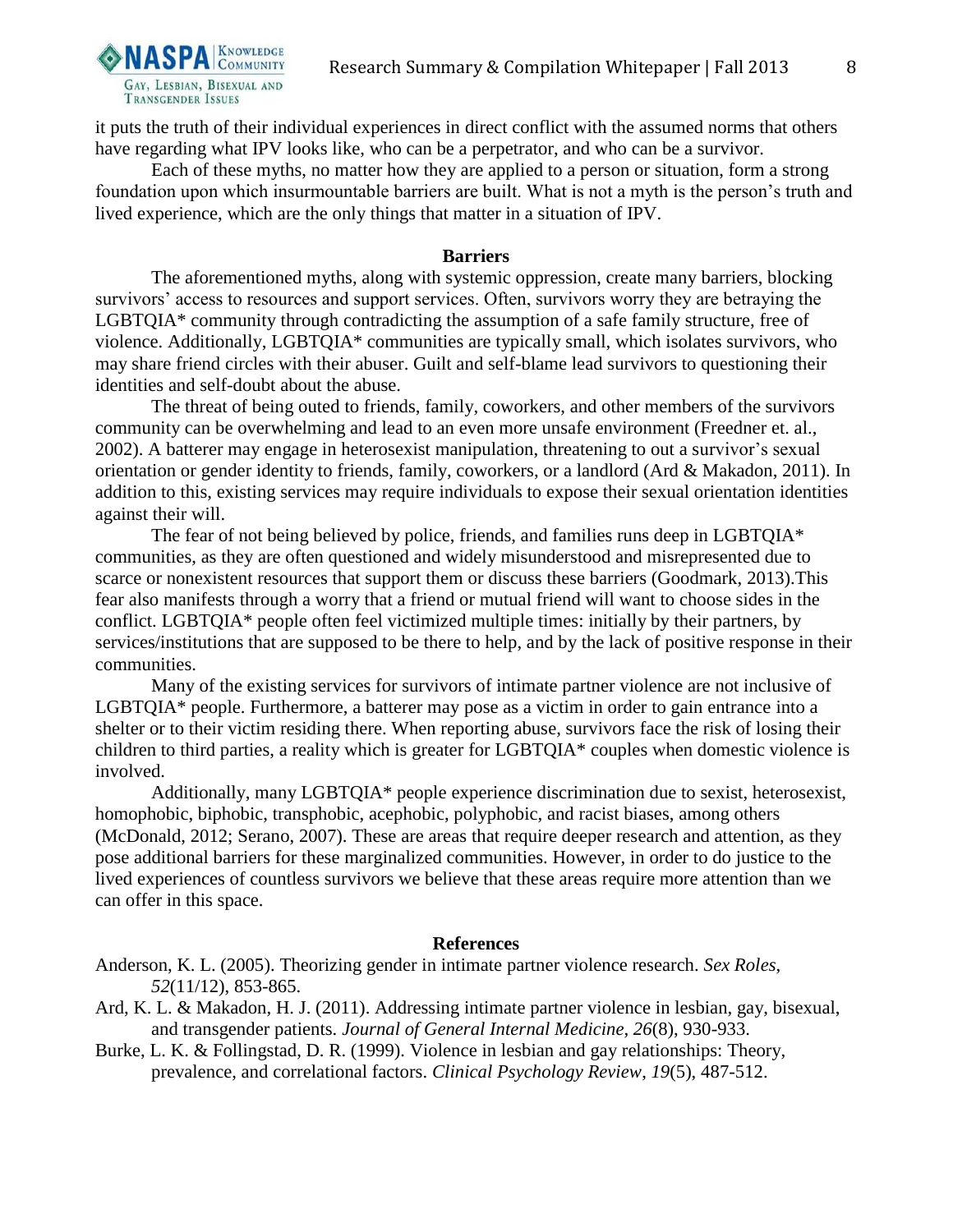

Freedner, N., Freed, L. H., Yang, W., & Austin, B. (2002). Dating violence among gay, lesbian, and bisexual adolescents: Results from a community survey. *Journal of Adolescent Health*. *31*, 469-474.

Goodmark, L. (2013). Transgender people, intimate partner abuse, and the court system. *Harvard Civil Rights and Civil Liberities Law Review, 48*(1), 51-104.

- Greenwood, G. L., Relf, M. V., Huang, B., Pollack, L. M., Canchola, J. M., & Catania, J. A. (2002). Battering victimization among a probability-based sample of men who have sex with men. *American Journal of Public Health, 92*(12), 1964-1969.
- Halpern, C. T., Martin, S. L., Oslak, S. G.,Young, M. L., & Kupper, L. L. (2001). Partner violence among adolescents in opposite-sex romantic relationships: Findings from the National Longitudinal Study of Adolescent Health. *American Journal of Public Health*. *91*, 1679-1685.
- Halpern, C. T., Young, M. L., Waller, M. W., Martin, S. L., & Kupper, L. L. (2004). Prevalence of partner violence in same-sex romantic and sexual relationships in a national sample of adolescents. *Journal of Adolescent Health*. *35*(2), 124-131.
- McDonald, C. (2012). The social context of woman-to-woman intimate partner abuse (WWPIA). *Journal of Family Violence, 27*(5).
- Serano, J. (2007). *Whipping girl: A transsexual woman on sexism and the scapegoating of femininity.*  Berkeley, CA: Seal Press.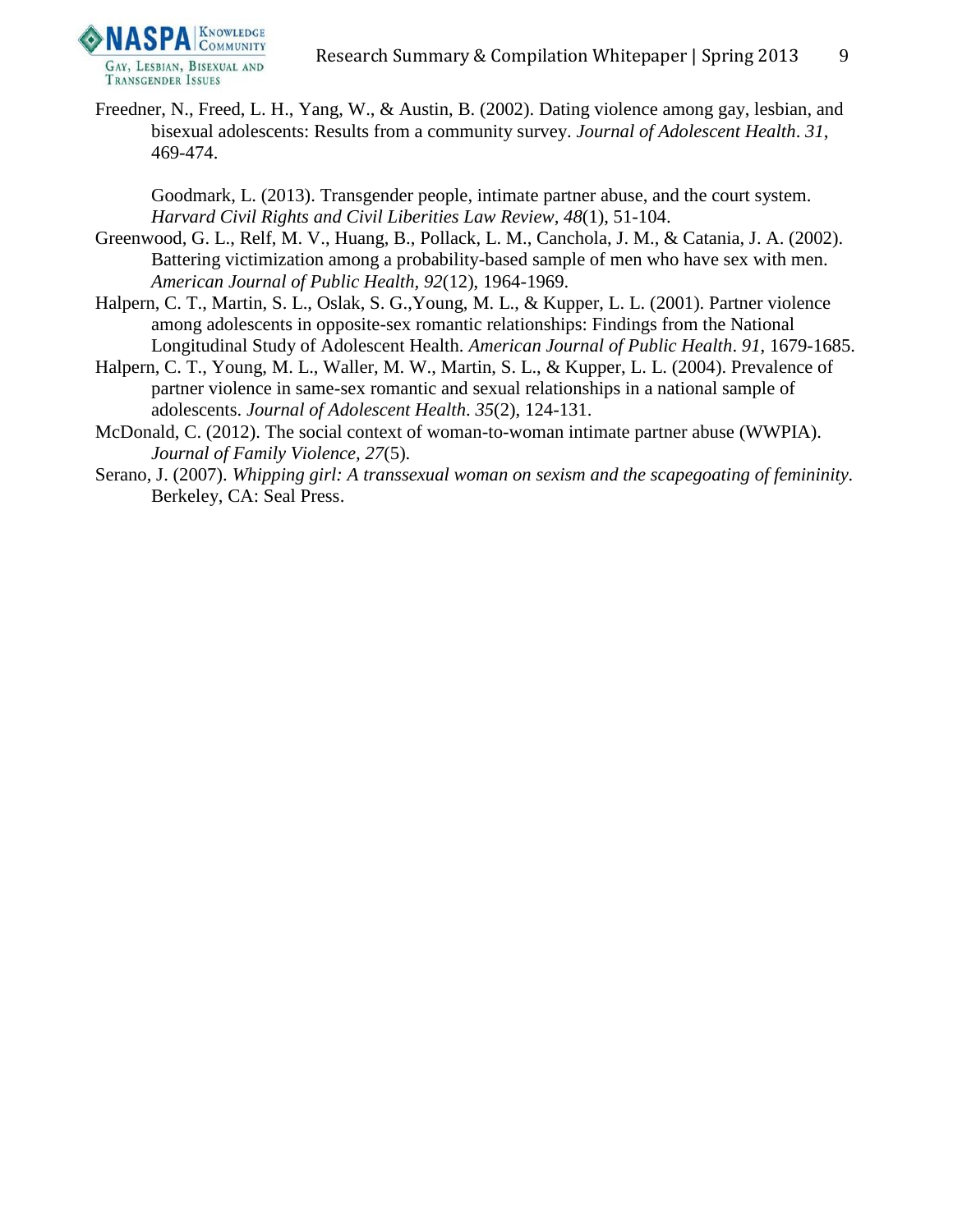

# **Authentic Leadership:** An Engaged Discussion on LGBTQ Work as Culturally Relevant

Lemuel W. Watson, Ph.D. | Dean of the College of Education | University of South Carolina | watson@lwatsoncs.com

Joshua Moon Johnson, Ed.D. | Director, Resource Center for Sexual & Gender Diversity/LGBT Services and the Non-traditional Student Resource Center | University of California – Santa Barbara | Joshua.MoonJohnson@sa.ucsb.edu

## **Book Summary**

*Authentic Leadership: An Engaged Discussion on LGBTQ Work as Culturally Relevant* provides new insights about the roles in which LGBTQ educators contribute in society and on their campuses in various roles. The literature is divided into two sections. Section one includes three chapters from student affairs, higher education administrators, faculty and community activists. The chapters share personal narratives describing the life experiences of those who are often marginalized within academia. Each chapter provides personal and professional aspects of the authors' lives. Section two includes four chapters which share voices of people whom are normally excluded from research. Each author's identity is shared as an aspect of their research.

The authors present a broad range of issues, challenges and concerns, supported by prior literature, organized around several broad topical areas and intended to fill the gaps in our knowledge about how LGBTQ educational leadership is engaged across multiple types of institutions and how the experiences affect the quality of life for LGBTQ individuals throughout the academic community. The book includes a diversity of topics addressing LGBTQ educators. Joshua Moon Johnson discusses "Identity and fluidity: Processing sexuality, race and religion." Shae Miller discusses "Transcending Boundaries and Transforming Knowledge: Transgender leadership as a college student, mentor and educator." Raja Bhattar discusses "Crossroads and Complexities: Experiences of a Queer, Desi, Hindu Man in Student Affairs." Toni Tollerud shares her research discussing "The Knowledgeable Counselor: Helping youth to deal with LGBTQ issues." Daryl Holloman and Stanley Ellis share their research discussing "Faculty Speak: The influence of sexual orientation and spirituality on the social integration of Black scholars." Additionally, the editors, Lemuel Watson and Joshua Moon Johnson conclude the book by discussing the implications of this work and the applications institutions of higher education should implement to ensure their LGBTQ educators are being supported.

LGBTQ educators still feel shut out, marginalized, and polarized within the education system. There are many times they are the only "ones" in the room or at the table for discussion; moreover, those from multiple marginalized populations are faced with oppression from multiple communities. Authentic Leadership is meant to expand a cursory of topics in order to shed light on the diversity of issues and depth that LGBTQ administrators and faculty members face on a daily basis. Understanding the LGBTQ experience from a holistic viewpoint is essential to our society. Academic and student affairs administrators are vital roles of campus communities, and they serve as mentors to the diversity of students present on campus; however, little is known about the marginality and oppression these administrators face based on their lived experiences as gender and sexual minorities. In order for students to have well-balanced mentors, campuses must ensure that faculty and administrators' identities are supported and understood.

The LGBTQ experience is a unique story that has been told in various unique ways by interesting and unique people. However, the stories that are not told are from the scholar or practitioner viewpoint and such perspectives should be represented in the leadership literature. The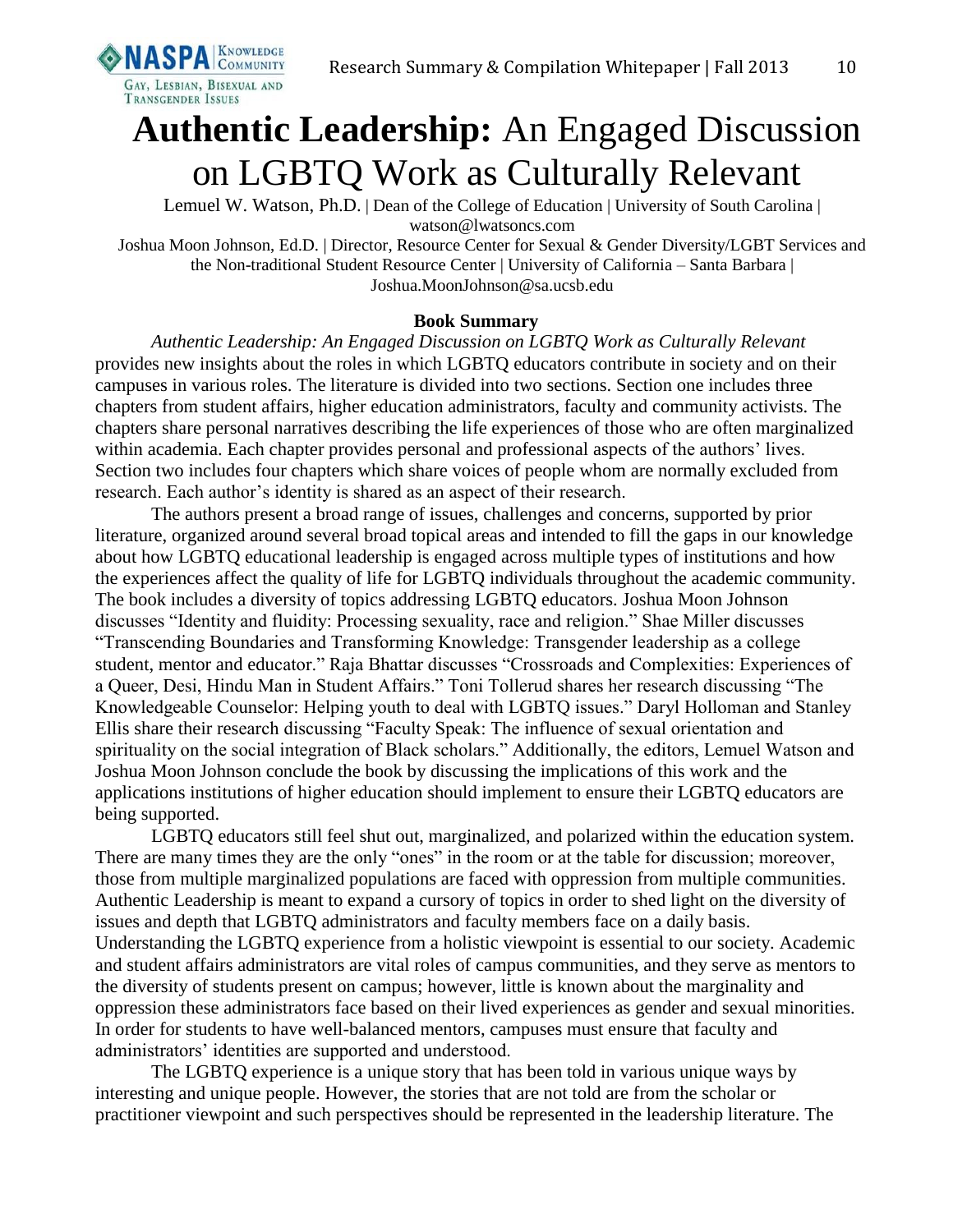

perceptions of their roles are so narrowly defined and need to be challenged and broaden. However,

*Authentic Leadership* is not just about LGBTQ experiences, it is also about the need to view their experiences through the socio-cultural and socio-political nexus of sexuality, gender identities, gender expression, responsibility, and leadership.

As some faculty and administrators choose to identify as transgender and genderqueer they risk not only rejection from their families, friends, and communities, but also severe social and professional challenges within the work place. The social "rules" these individuals break can have extremely negative consequences on a college campus. Additionally, there are challenges related to physical navigation of a campus, such as using restrooms and locker rooms; and challenges related to policies, such as medical benefits and legally changing names. The purpose of Authentic Leadership is to bring an open and honest discussion about the many faces of LGBTQ educators. Through this dialogue, the reader might reflect on the vast array of diversity that exists within the gender identities, sexual identities, spiritual identities, and professional identities of LGBTQ faculty and administrators.

#### **About the Editors**

#### Lemuel W. Watson

Dr. Lemuel W. Watson is currently Professor and Dean at the University of South Carolina. He completed his graduate work at Indiana University in Bloomington, Indiana. His career spans across various divisions in higher education, faculty, and administration, and he has numerous experiences in all types of institutions including two year colleges and four year institutions, public and private. His research interests include examining educational organizations and how their structures, practices, leaders, and policies affect learning, development, and outcomes of individuals and communities, especially historically underrepresented groups. He is a Fulbright Scholar and has written articles, books, and served as editor for several volumes related to educational leadership and administration, human development and higher education.

Lemuel W. Watson has a commitment to leave the world better than how he has found it. He has a genuine love for those he meets and is curious to get to know them in a real way. His South Carolina roots are deep and wide, yet he has a passionate love for the Midwest and other parts of the world that has helped shape his perspective on life. He moves about the world as an educator, advocate, and collaborator with a variety of individuals, groups, and professionals. He believes there is no separating life into compartments but that each day and experience helps one to become fully awake.

#### Joshua Moon Johnson

Dr. Joshua Moon Johnson is an educator, author, editor, and activist focused on social justice in education. He began to pay attention to identity as a young multiracial, queer, non-genderconforming boy growing up in Mississippi. Joshua is currently the Director of the Resource Center for Sexual & Gender Diversity/Lesbian, Gay, Bisexual, and Transgender Services and the Nontraditional Student Resource Center at the University of California, Santa Barbara.

Joshua has published two book and numerous articles related to religion and sexuality, multiracial student support, and queer Asian Pacific Islander men as leaders in higher education. Joshua's first book, Beyond Surviving: From Religious Oppression to Queer Activism was a recent #1 Bestseller on Amazon.com, and he recently published a co-edited volume about LGBTQ leaders in higher education titled Authentic Leadership: An Engaged Discussion of LGBTQ Work as Culturally Relevant. Joshua is a series editor with Information Age Publishing for Contemporary Perspectives on LGBTQ Advocacy in Societies. Joshua serves as the National Association of Student Personnel Administrators (NASPA) co-chair for the MultiRacial Knowledge Community and